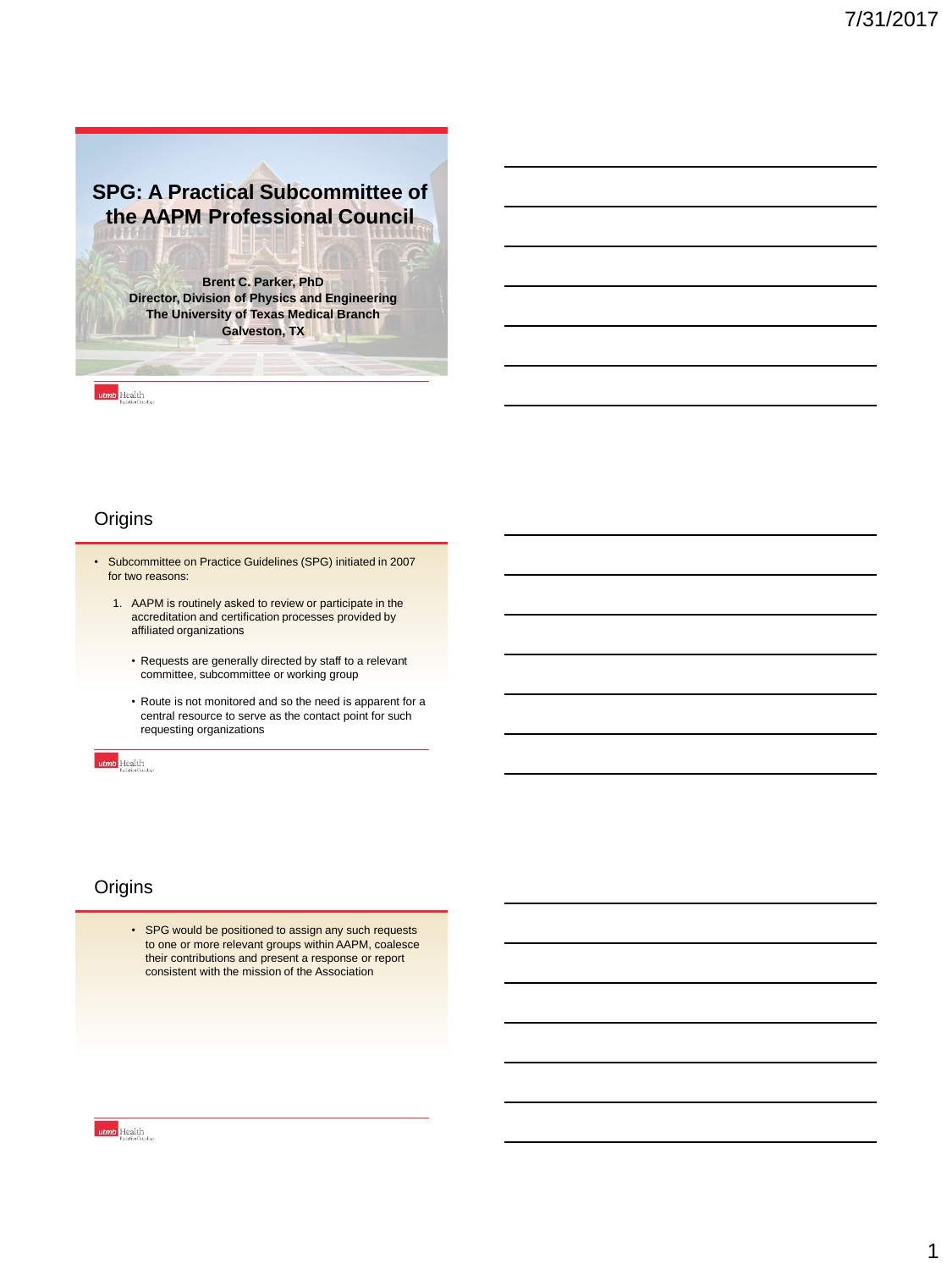### **Origins**

- 2. Some of the Task Group reports published by the AAPM present a wide range of performance tests or QA processes that can be completed for a particular modality or process.
	- Full-time clinical physicists in medium-size and smaller centers, which generally have more limited resources, often find it difficult to determine the minimum subset of the TG's complete report that is required to ensure consistent high quality given the range of clinical uses at their center

#### utmb Health

### **Origins**

- State regulators have, in some instances, unfortunately adopted entire sections of TG reports as *regulatory requirements* despite the clarification in all TG reports that such use would be inappropriate
- SPG would be charged with reviewing TG reports prior to publication, and determining which reports would benefit from an accompanying Implementation Guide. For those reports deemed to benefit from such a guide, the SC would be responsible for generating and publishing the Implementation Guide, through a collaborative effort with the originating Task Group

tmb Health

#### Original committee charge

- Receive requests for medical physics assistance from other groups relative to their practice or facility accreditation programs or professional certification programs
- Evaluate the requests for appropriateness and assign them to the appropriate Committee, Sub Committee or Working Group within the Association
- Receive drafts or comments from the AAPM groups and compose an official response or position to submit to the AAPM Board of Directors

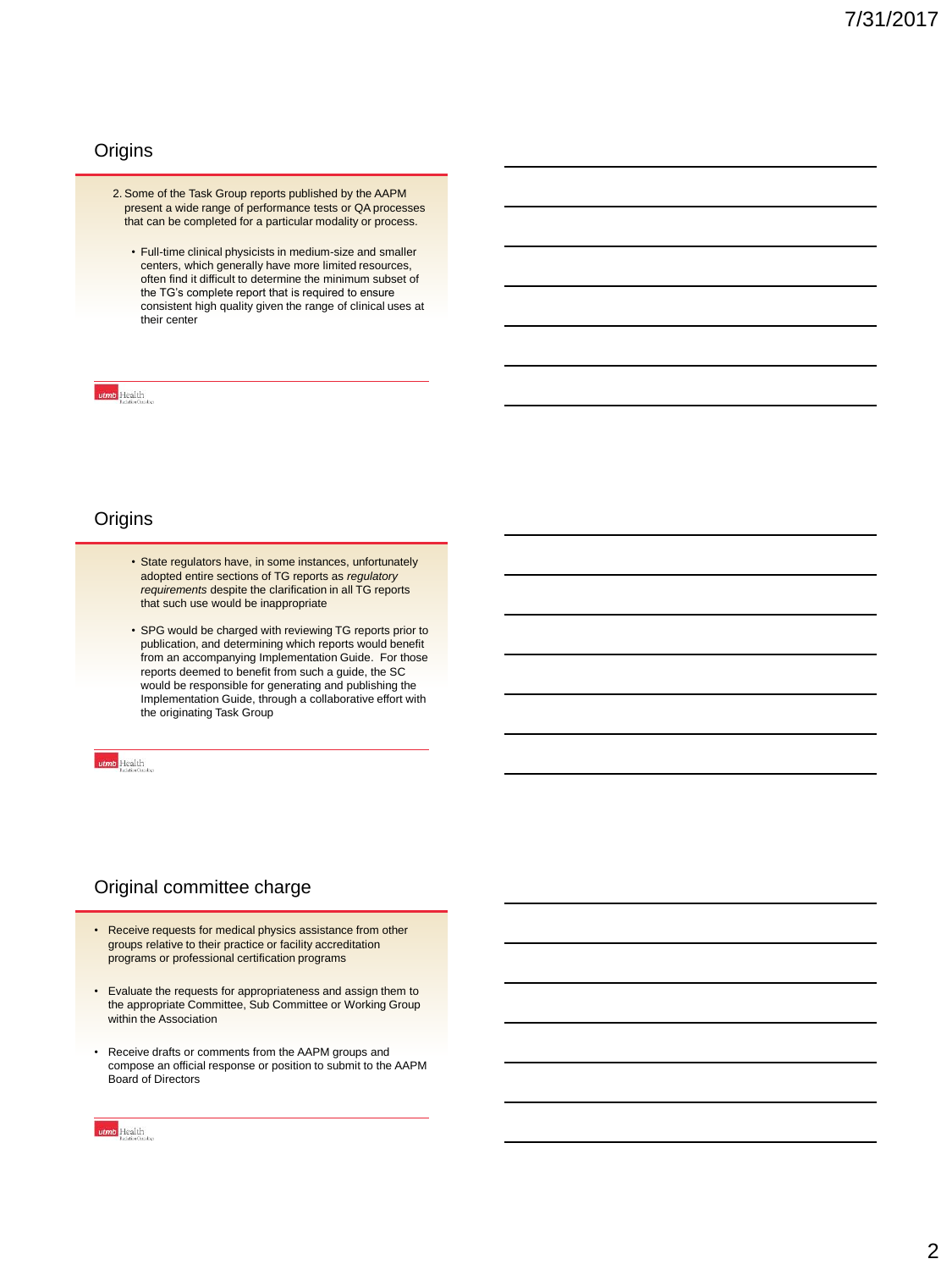# Original committee charge

- Evaluate all draft Task Group reports prior to publication, to determine whether a Clinical Implementation Guide would be appropriate and of benefit to AAPM members
- For TG reports deemed to benefit from a Clinical Implementation Guide, generate and publish the Guide through a collaborative effort with the originating TG. The Clinical Implementation Guide should outline *the minimum portions of the total TG report that should be implemented to ensure high quality within the scope of clinical services provided.*

#### utmb Health

#### Structure change

- Proposal for Medical Physics Practice Guidelines (MPPGs) approved by AAPM Board of Directors in August 2011
	- MPPGs are intended to provide the medical community with a clear description of the minimum level of medical physics support that the AAPM would consider to be prudent in all clinical practice settings.

• In 2013, SPG split into 2 subcommittees

- SPG (new charge)
- Practice Environment Subcommittee

utmb Health

#### Structure change

- Practice Environment Charge
	- To oversee AAPM activities which directly impact the practice environment. This includes interaction with corporate affiliates.
	- To coordinate the Professional Council's review of Task Groups developed by other AAPM Councils in coordination with the staff liaison.
	- For TG reports deemed to benefit from a MPPG, provide recommendation to Subcommittee on Practice Guidelines as an MPPG topic.

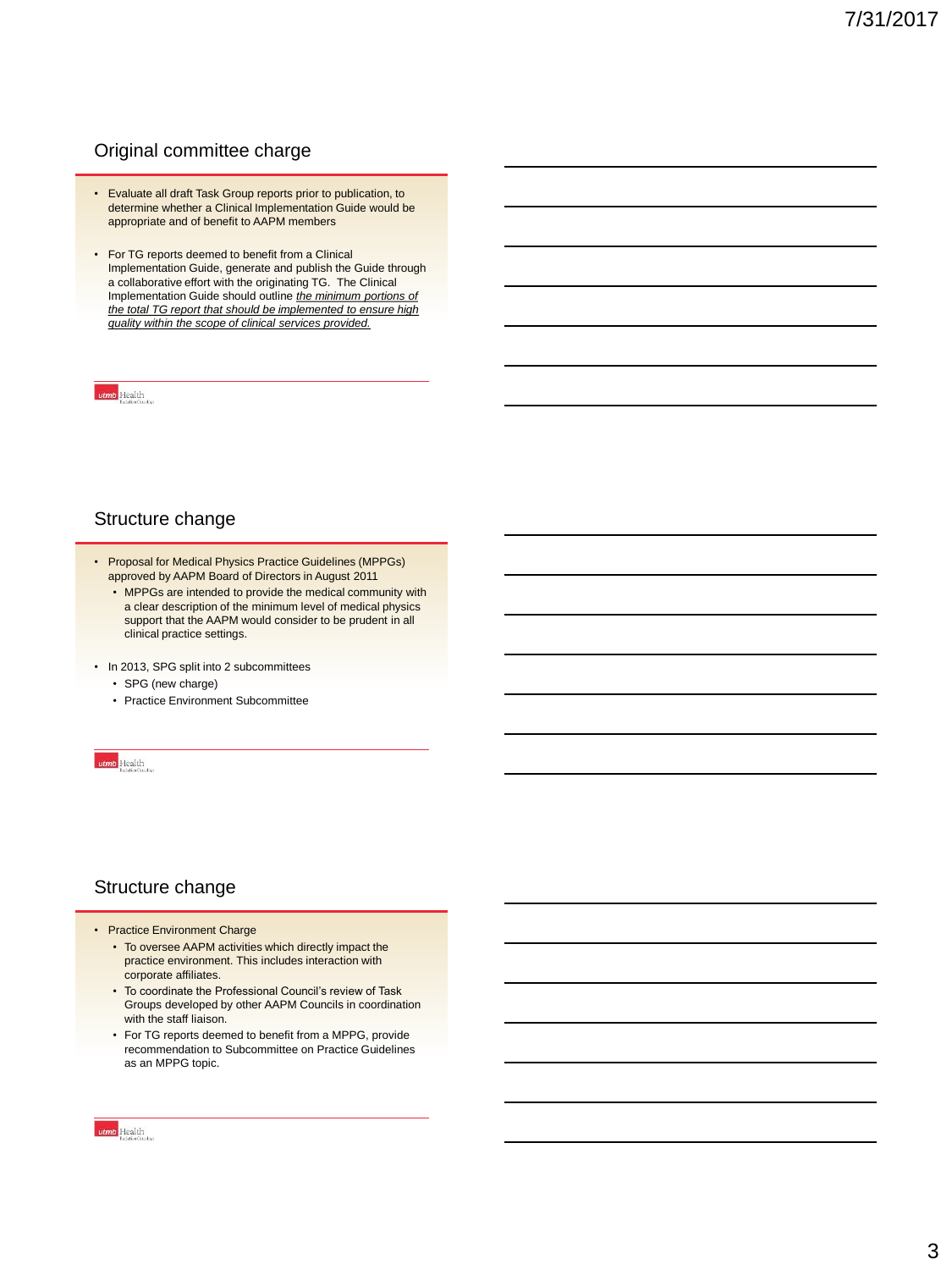# Structure change

- New SPG charge
	- Oversee the development of AAPM's MPPGs. An MPPG should outline the minimum practice standards that should be implemented to ensure high quality within the scope of clinical services provided
	- Assist in the identification of MPPG topics
	- Identify and approve the chairs of the approved MPPGs
	- Ensure that the process for MPPG is executed in
	- coordination with the staff liaison for MPPGs
	- Coordinate with staff lead for MPPGs

utmb Health

### Location in AAPM



utmb Health

#### Who are we?



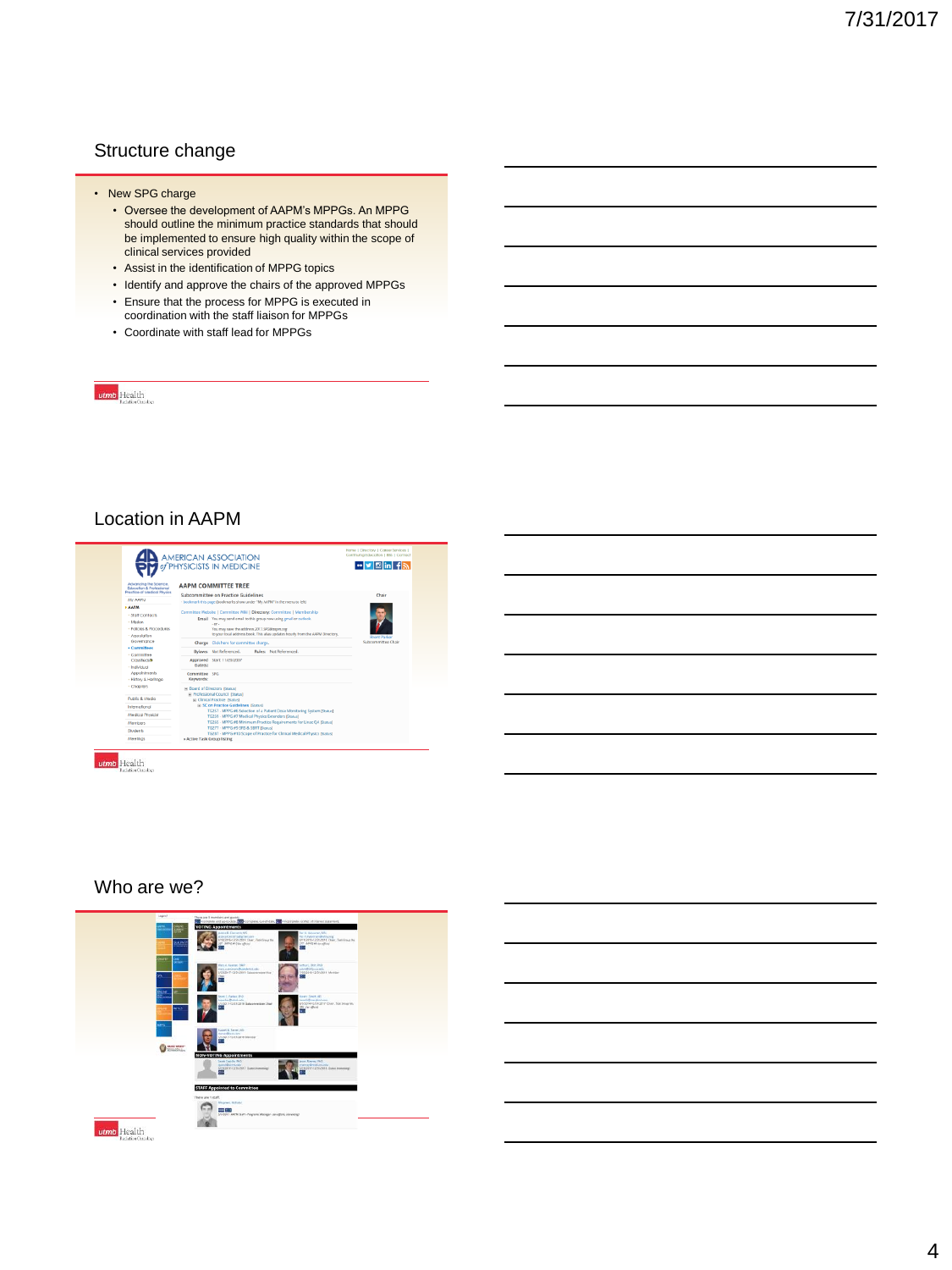# Structure of SPG

- The SPG leadership structure includes a Chair, a Vice Chair for Imaging Physics Guidelines, and a Vice Chair for Therapy Physics Guidelines
- Membership includes one standing member each from:
	- Science Council
		- Therapy Physics Committee (TPC)
		- Imaging Physics Committee (IPC)
	- Administrative Council
		- Government and Regulatory Affairs Committee (GRAC)
- Chairs of active MPPGs serve as members of SPG until publication

utmb Health

### MPPGs

#### • Published reports

- MPPG #9 SRS & SBR[T](https://dx.doi.org/10.1002/acm2.12080)
- AAPM Medical Physics Practice Guideline 8.a.: Linear accelerator performance tests
- AAPM Medical Physics Practice Guideline 6.a.: Performance characteristics of radiation dose index monitoring systems
- AAPM Medical Physics Practice Guideline 5.a.: Commissioning and QA of Treatment Planning Dose Calculations — Megavoltage Photon and Electron Beams

utmb Health

#### MPPGs

- Published reports
	- AAPM Medical Physics Practice Guideline 4.a: Development, implementation, use and maintenance of safety checklists
	- AAPM Medical Physics Practice Guideline 3.a: Levels of supervision for medical physicists in clinical training
	- AAPM Medical Physics Practice Guideline 2.a: Commissioning and quality assurance of X-ray–based image-guided radiotherapy systems
	- AAPM Medical Physics Practice Guideline 1.a.: CT Protocol Management and Review Practice Guideline

tmb Health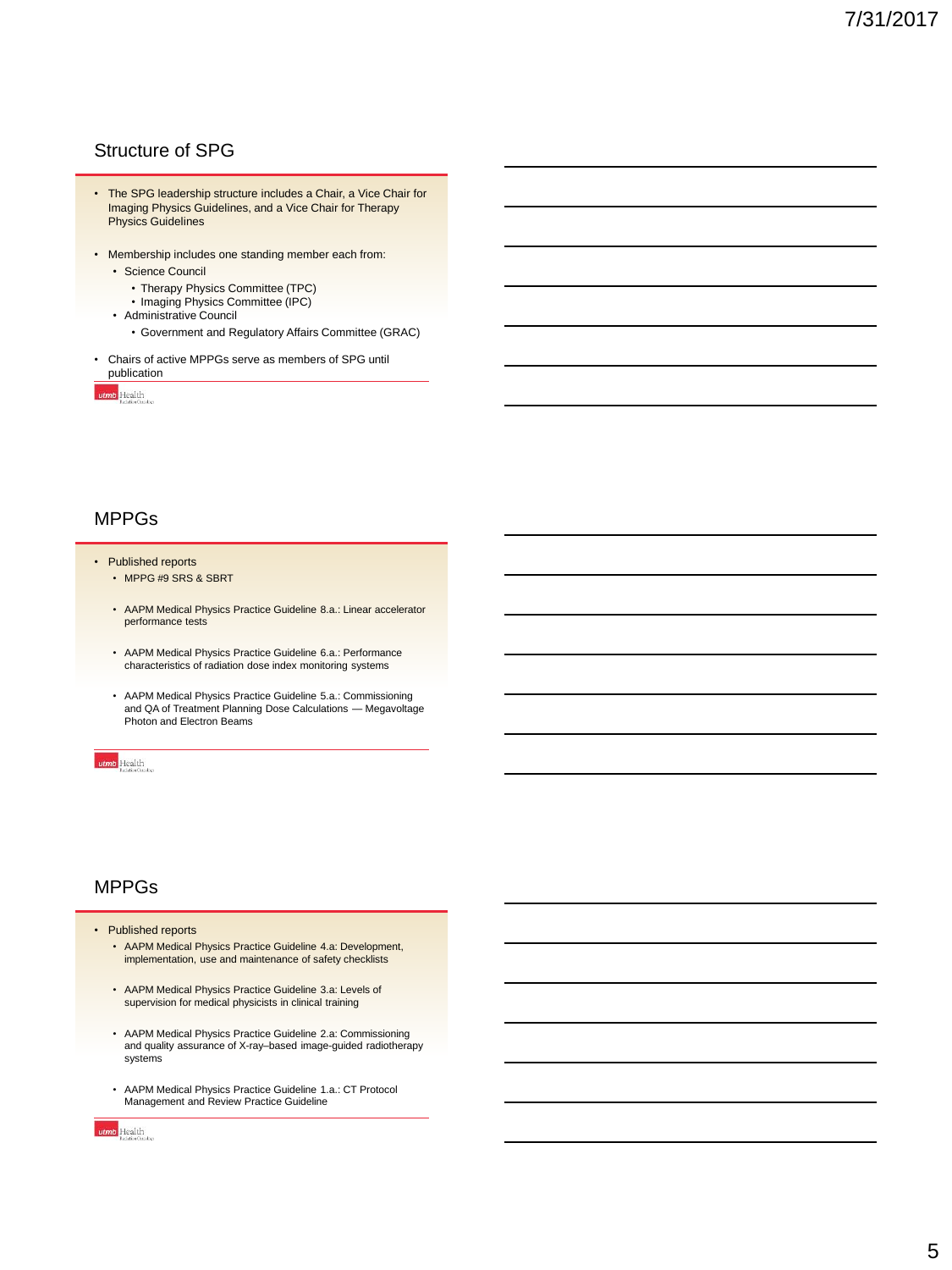### MPPGs

#### • Active MPPGs

- Task Group No. 287 MPPG #10 Scope of Practice for Clinical Medical Physics
- Task Group No. 259 MPPG #7 Medical Physics Extenders (on hold until completion of MPPG #10 – Scope of Practice)

utmb Health

# Role of SPG in MPPGs

- Assist in the identification of MPPG topics
	- Regular request for topics from AAPM members
	- Unsolicited suggestions from members
	- Pressure points in clinic
	- Feedback from regulators and accrediting bodies
		- May help with adoption
		- Identify common failure points
	- RO-ILS
	- Parallel new TG reports
	- Other practice guidelines (e.g., ACR)

utmb Health

#### Role of SPG in MPPGs

- Identify and approve the chairs of the approved MPPGs • Short timeline → significant time commitment
	- Manage expectations
	- - Chair onboarding document • Feedback at regular intervals
- Timeline goal  $\rightarrow$  1 year formation to publication
	- Concurrent votes (SPG, CPC, PC)
	- Turnaround time on comments
	- Better instructions to MPPG Chair
	- Consistent formatting and writing rules

utmb Health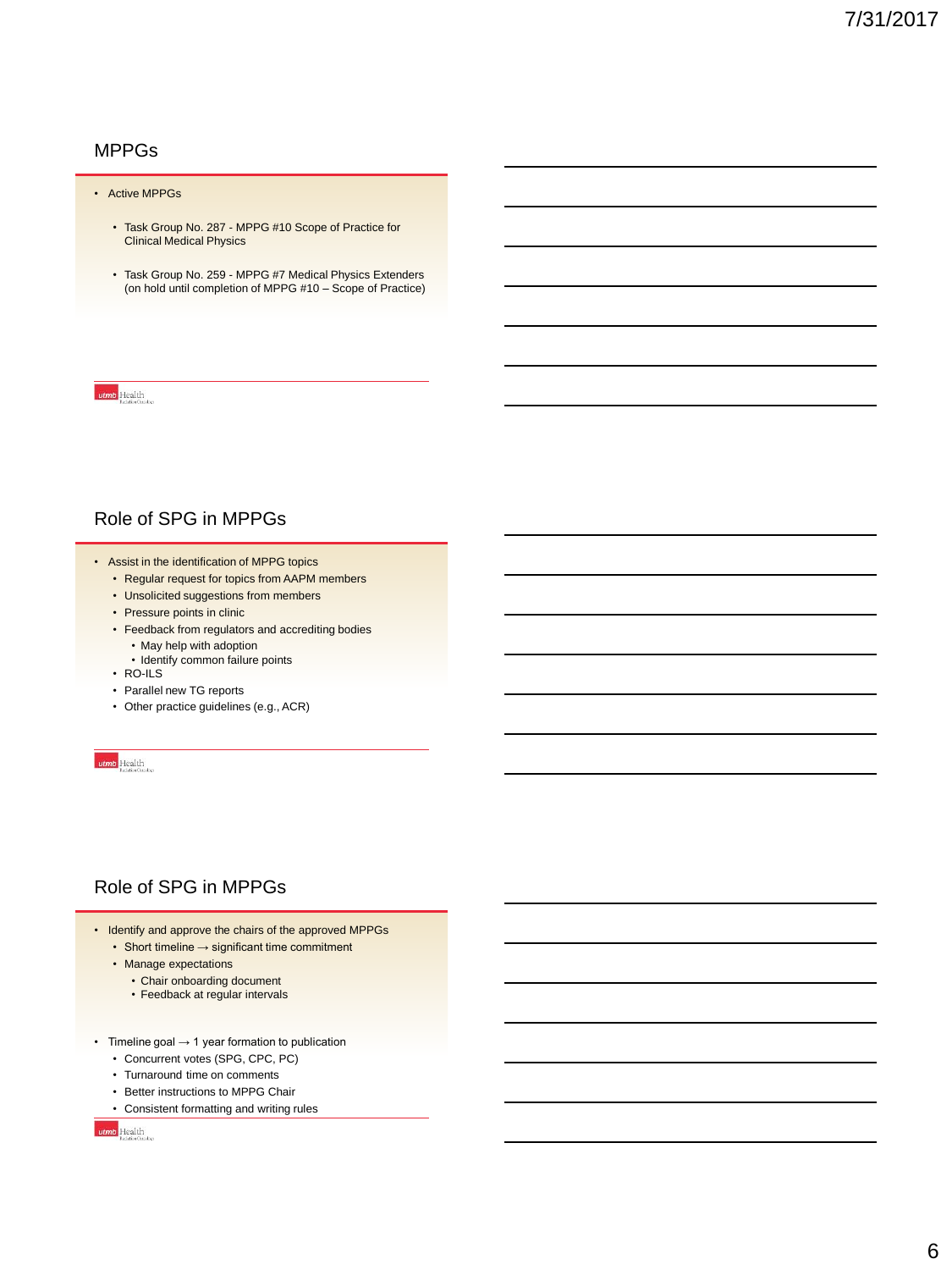# Role of SPG in MPPGs





# Role of SPG in MPPGs

- Ensure that the process for MPPG is executed in coordination with the staff liaison for MPPGs
	- AAPM support integral to MPPG process
		- Financial
		- Personnel
- Communication to AAPM membership
	- Newsletter
	- Chapter meetings
	- Meeting presentations (e.g., standing SCM slot)
	- Webinars
	- White paper

utmb Health

#### What's next?

- Fill empty slots on SPG with required members • Therapy vice-chair, IPC, TPC
- First MPPGs coming up for first 5-year review
	- MPPG#1 9/1/2018; MPPG#2 1/1/2019
	- Who will constitute the new group?
	- How long will review/revision take?
	- What will JACMP require for revision publication?

utmb Health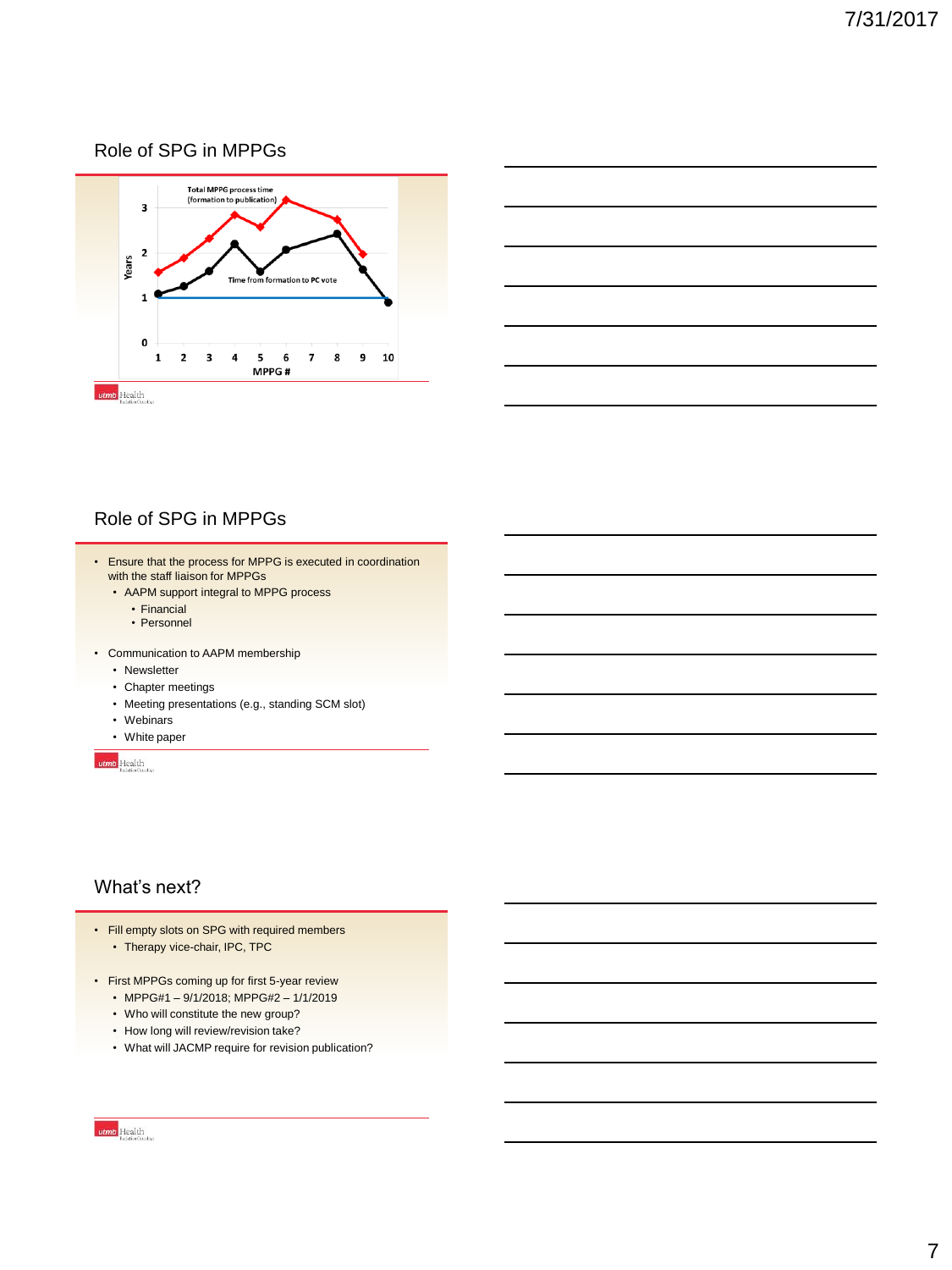# What's next?

- Sunset creates ever-increasing workload for SPG as number of MPPGs increases
	- Increase SPG membership to distribute workload
- Adoption of MPPGs is paramount
	- Marketing to accrediting bodies
		- Add new liaison members: TPAS, IPAS, ACR, ASTRO,…
	- Marketing to regulatory bodies
		- Add new liaison members: CRCPD, GRAC,…
- Review existing TG reports to determine if need MPPG

utmb Health

#### What's next?

- Identify next MPPG topics
	- Goal is 1 imaging and 1 therapy in parallel
- Metrics to evaluate impact of MPPGs
	- Documentation of adoption of the MPPG by regulatory agencies or accrediting bodies
	- List of publications referencing the MPPG
	- Number of MPPG presentations at regional, national, and international meetings
	- List of publications on implementation of the MPPG

utmb Health

# **Conclusions**

- SPG provides a useful service and products to AAPM membership
- Limited resources requires careful selection of future MPPG topics to have most impact
- Need to determine bandwidth on production of new MPPGs and ongoing review of existing ones
- Full impact won't be felt until MPPGs become adopted with greater regularity